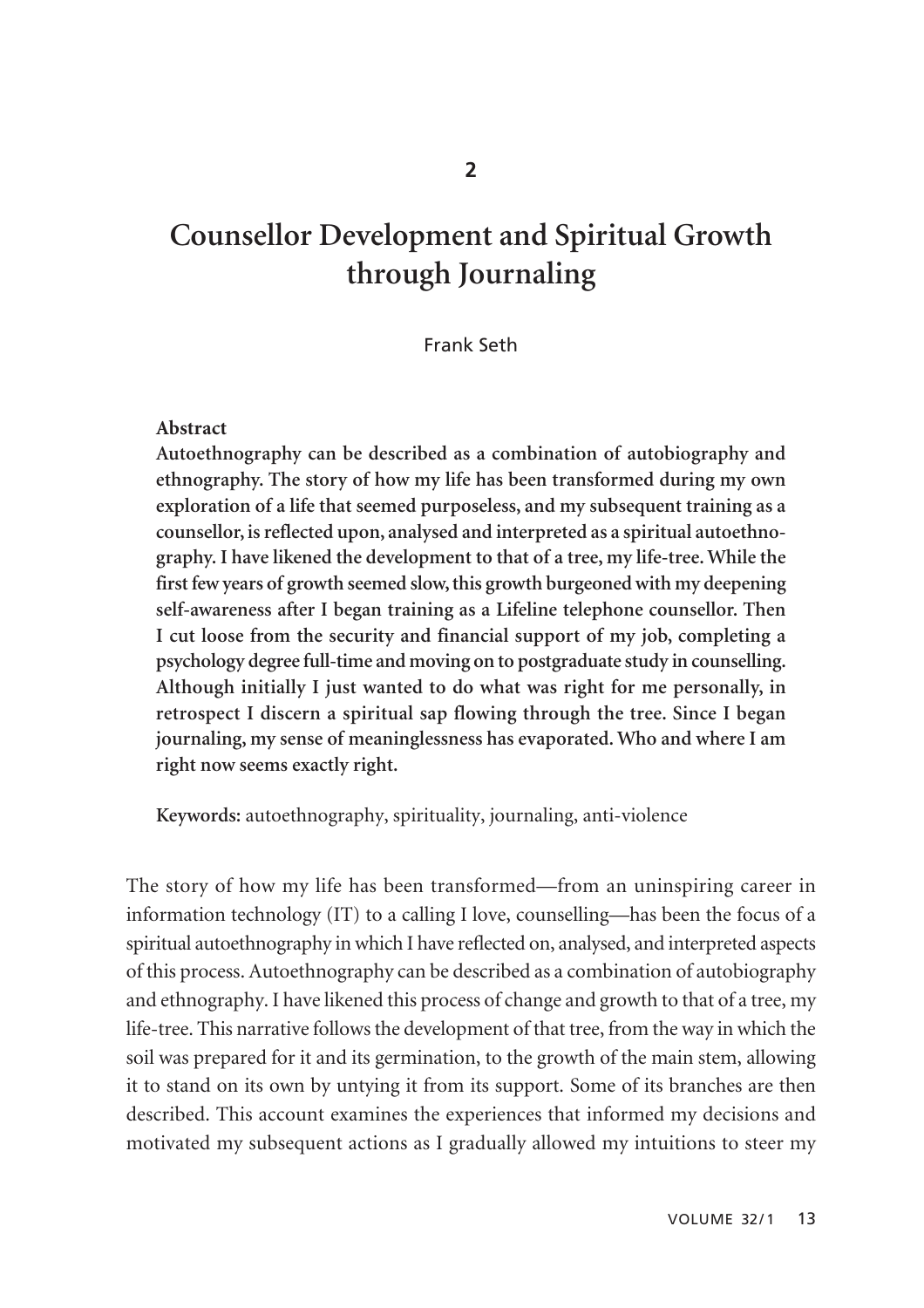personal development to its current state—almost totally in line with how I aim to be.

When combining the autobiographical with the ethnographical, as Klinker and Todd (2007) suggest, the narrative could be construed as a form of retrospective spiritual, rather than cultural, autoethnography. In ethnography, anthropological researchers share the cultural experience of their subjects. Autoethnography, states Chang (2008), "transcends mere narration of self to engage in cultural analysis and interpretation" (p. 43). While Chang (p. 56) sees autoethnography as a method of understanding "self and its connection to other," the insight I have gained is discovering self in connection with a spiritual Other. My goal has been to identify the greater spiritual understanding that permeates my autobiographical experience. I am hopeful that this examination of the process I call my life-tree may transform me further, and that this self-transformation will manifest in the ways in which I work with clients. In-depth discussions and critiques, as well as reviews of the literature, on the emerging practice of autoethnography as a research method can be found in Anderson (2006), Chang (2008), Spry (2001) and Tolich (2010).

## **Methodology and source material**

The seed of my personal growth journey was sown some eight years ago while I was reading Cameron (1992) and began journaling, including writing what Cameron refers to as the "morning pages." Initially, what I have written here came solely from my memory. However, in order to corroborate my recollection I sifted through my early morning pages, consisting of 15 handwritten journals (80-page B5 exercise books), plus over 200 single-spaced pages of word-processing. I looked for texts that referred to, seemed to back up, expand on or perhaps contradict, what I had remembered. I read all entries from the first two books and thereafter, to keep it manageable, every tenth entry of the remainder. So, while what came from my memory may be regarded largely as autobiographical, perhaps mythical, this searching through the material actually written at the time was autoethnographical.

The first morning pages, written on loose sheets beginning in mid-2004, have not come to light. The earliest, undated, extant journals began during the latter half of 2004. Some entries seemed simply to start mid-sentence with no way of telling what came before. Other entries seemed to hang mid-sentence at the end of a page. The text could be incomplete or ungrammatical. Certain events and experiences were referred to that allowed me to establish approximate dates. Initially I wrote much of my journaling by hand on arrival at work in the mornings. Then, when colleagues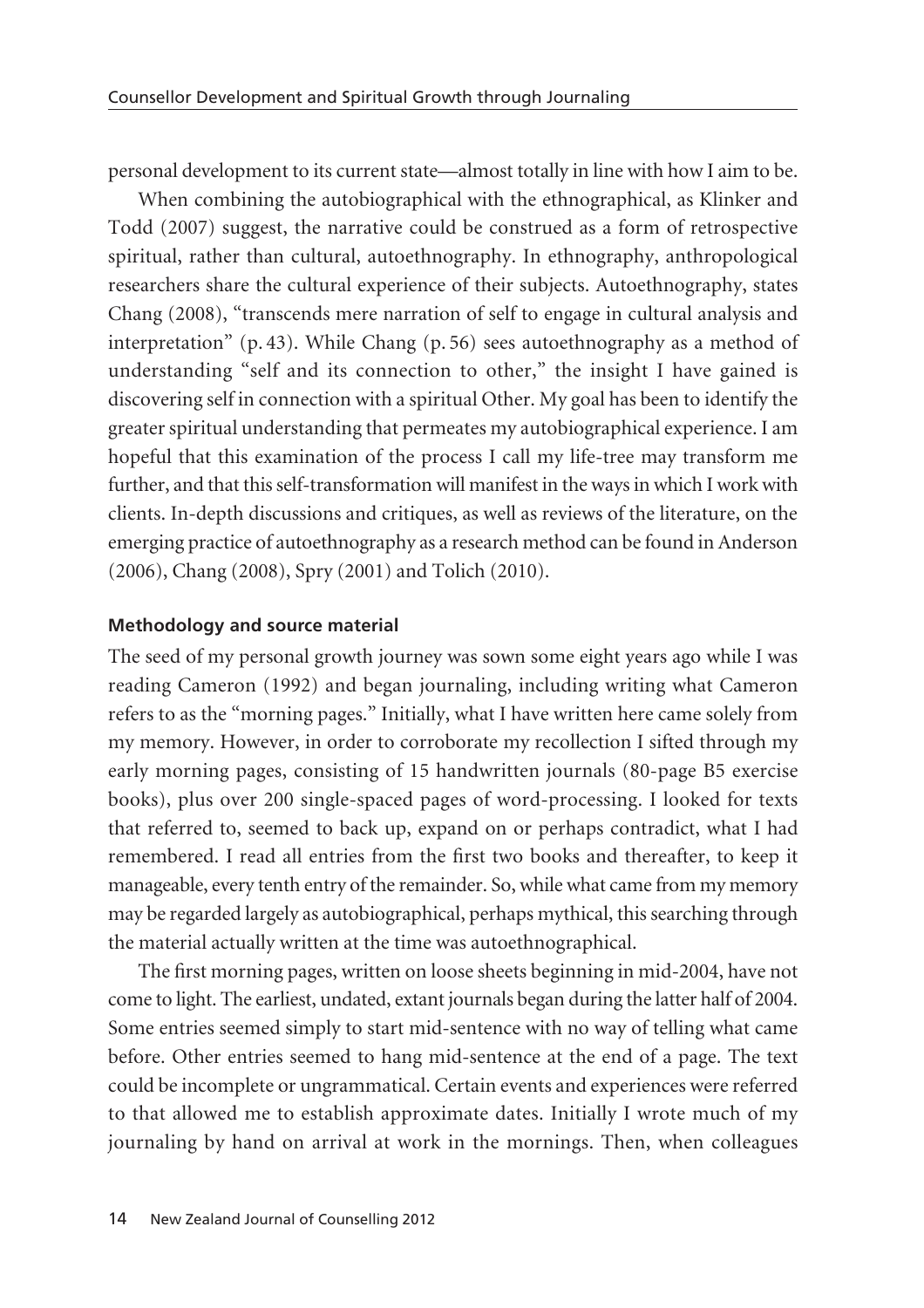expressed curiosity about it, for nearly two years (2006, 2007), I wrote largely on the computer, at about 500 words per entry. This looked more work-related than hand writing, which continued whenever I was not at work.

During the years when I was studying psychology part-time (2005 to 2008), my journal focus was mainly on the mundane, revolving around issues such as study, home and my IT work, in line with Cameron's (1992) recommended stream-ofconsciousness writing. However, there was a strong seam throughout that contained the ore I mined to provide evidence that journaling nourished the tree as it sprouted from vague, doubt-ridden musings to the development of my current role as counsellor and agent of change. Throughout, it often commenced with the articulation of my goals, and continued references to reinforcing and refining my goals and affirmations were noticeable. For example, from May 2006:

*While I was walking from the station to home yesterday, I was thinking about my goals and directions, trying to refocus on what I am doing the psychology degree for. I started thinking about the wish to reduce violence in people and something like graffiti triggered me to think that it is more than just violence.*

#### **A seed is germinated**

At the time this story begins, I felt that my life was just an existence—a meaningless, unsatisfying existence. My children were grown and independent. Domestic life was pleasant, often enjoyable, yet essentially without aim or purpose. I had little interest in my career except as a means to pay the bills. Then I read a book, *The Artist's Way*, that I believe caused my life to change when I began to practise its recommendation to write several pages of flow-of-consciousness daily (Cameron, 1992). These "morning pages"—my journal—germinated a seed in me, a new life-tree seed, in soil that had been, I now realise, enriched by previous influences. I characterise it as a tree rather than, say, a journey, because it seemed initially a parallel growth, separate from my "old" life. The tree I now live may never have grown without the daily journaling that began as I first worked my way through Cameron's book. Reading it aroused my curiosity and I approached the journaling as an activity that it would do no harm to try.

The first reference to my goal appeared in my journaling on a loose sheet inside the first exercise book in 2004, beneath repetitive lines of affirmations about my IT work abilities: "what are the rest of my life goals—next best right thing. Reduce violence, using proven human behaviour methods." It then started quickly to develop energy as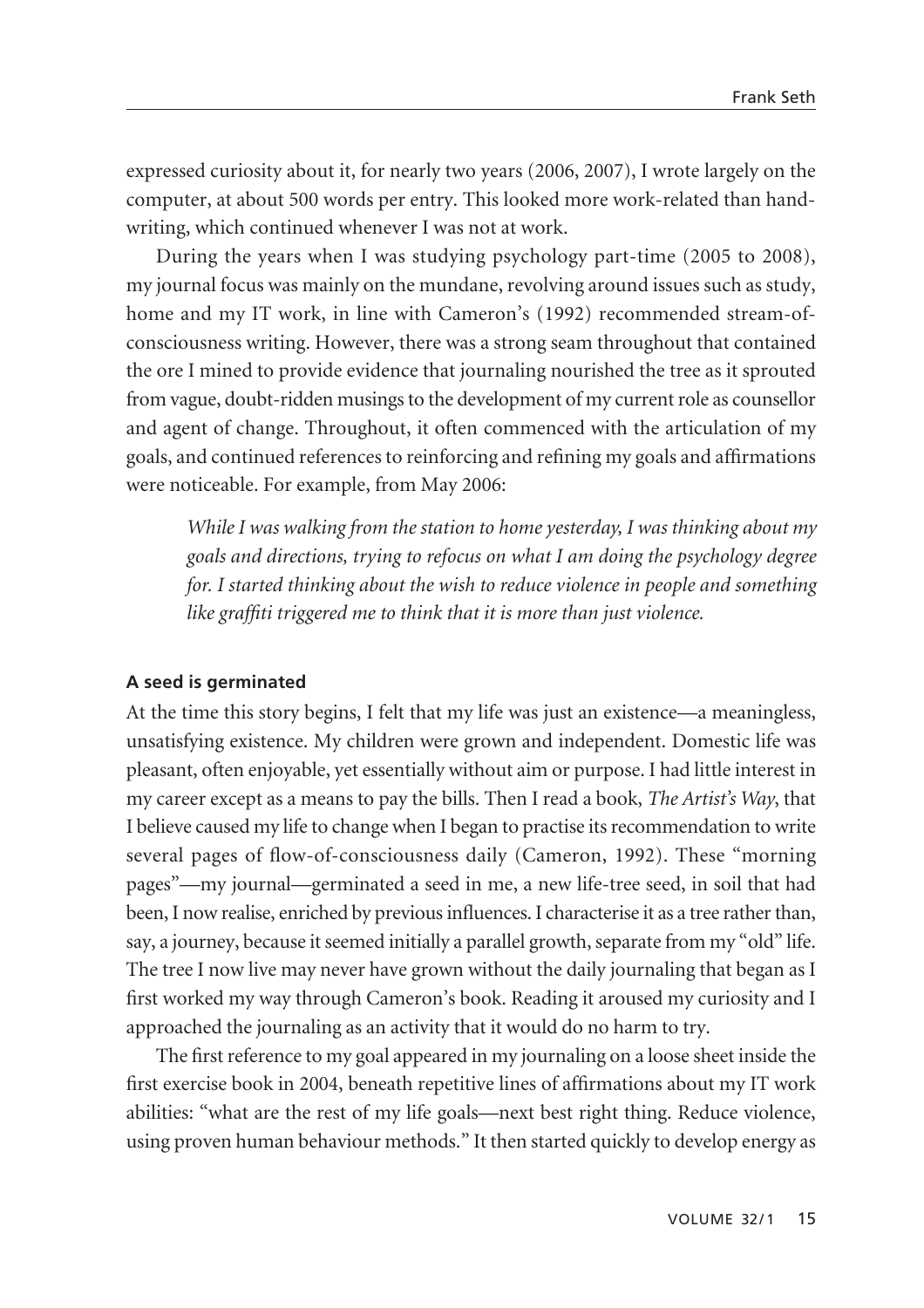a reality in my life a few entries later: "I think I need to finish the BSc," and then, "psych is a science paper anyway so that would probably work." While it was not obvious to me early on, I now perceive a spiritual sap flowing through the tree in my journaling—for example, in the tenth entry: "basically, it's mind (or spirit, soul) over matter."

Cameron's (1992) book has a clear, underlying spiritual theme. In fact, it was only as I began this narrative that I became aware of the book's subtitle—*A spiritual path to higher creativity* (emphasis added). Cameron grounded her writing in the context of her Christian beliefs, yet made no demand that the reader share those beliefs. This gifted me with the freedom to accept her method while setting aside the religious aspects I resisted, yet remaining open to the spiritual. Even though the flow-ofconsciousness writing seemed very much like self-discovery work and inward turning, I also became aware of "Other," perhaps in the sense that Eliason, Samide, Williams, and Lepore (2010) used when they wrote about "the search for meaning, self, and other" (p. 88), and when they cited Buber's statement that "there can be no I without Thou" (p. 89). I exist internally in dynamic interaction with what is external to me.

As a teenager I had rejected Catholicism because of what I perceived to be the inconsistency between Christ's teachings and the behaviour I observed among those who professed to follow those teachings. I am reminded of a statement attributed to Mahatma Gandhi: "I like your Christ. I do not like your Christians. Your Christians are so unlike your Christ." I had rejected the religion of the Christians. However, a deep respect for the teachings of Christ remained within me. But I was not prepared to accept this way as the only way, distrusting how his message may have been constructed over the centuries.

# **Enriching the soil**

On reflection, I have become aware of what can be construed as a series of "nudges" before I started reading Cameron (1992). By the early 1990s, I had become dissatisfied with reading fiction and started focusing more on self-help books, including Gordon's writing (1970) on parent effectiveness training (PET). His methods, particularly active listening, which is closely aligned to person-centred counselling, resonated with me and I tried applying them to my relationships with my children. My success rate was not encouraging, and while I still suspected that my "answer" lay somewhere in this line of thought, I put any further application in the too-hard basket. It would be over 15 years before my attention was drawn to the original ideas of Gordon's colleague, Carl Rogers, whose ideas now underpin my counselling practice.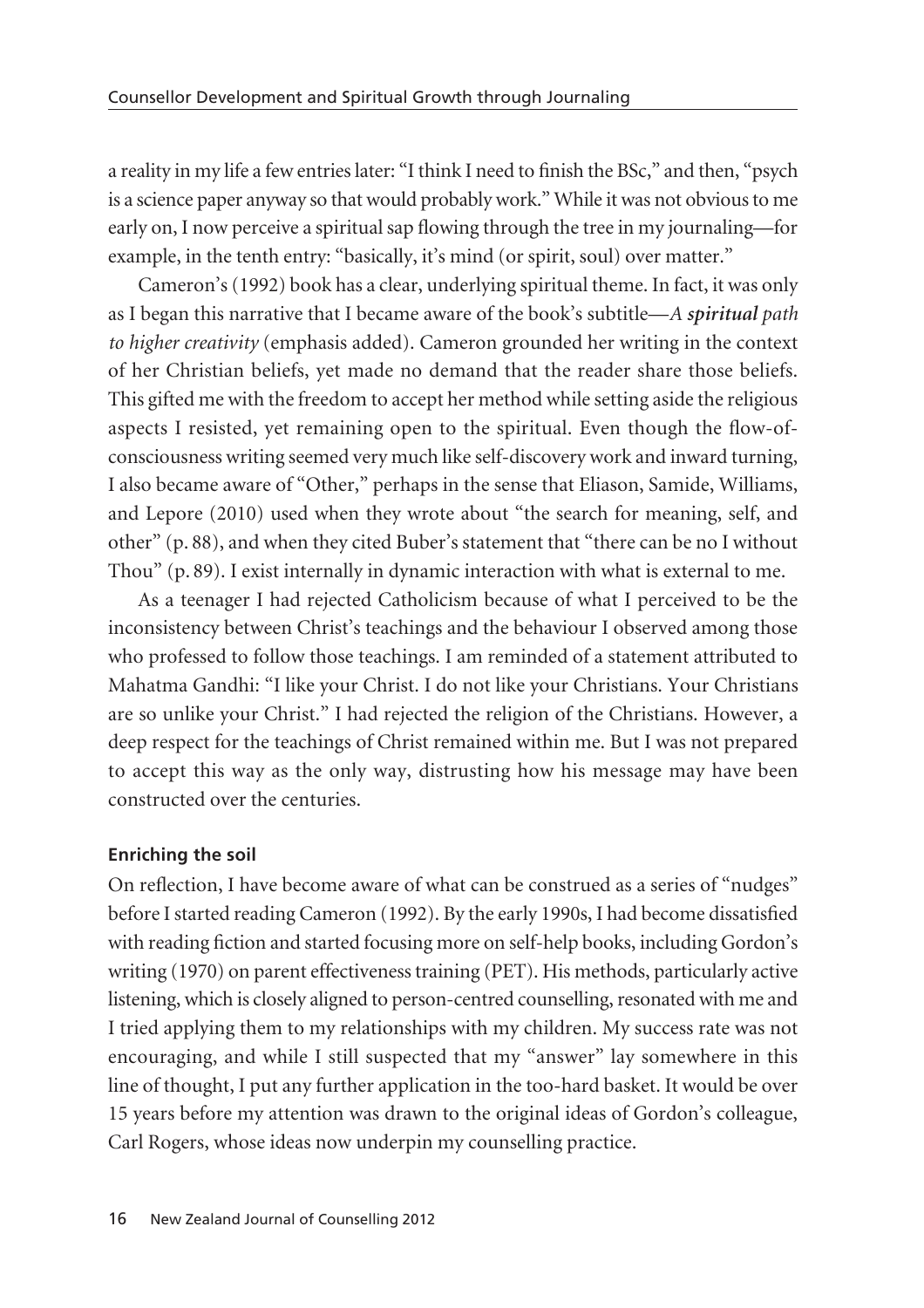Another early influence was a little publication by Joe Karbo (1973), *The Lazy Man's Way to Riches*, which I found on the bookshelf of a holiday bach in about 1997. Karbo wrote about the practice of "super-suggestion"—placing a specific, time-delimited order with one's subconscious. This whole concept, of a powerful subconscious that is capable of delivering what one requests, was entirely new to me. Though I never noticed at the time, this now seems a way of linking to the spiritual. While I never saw the booklet again, I was so impressed at the time that I made and retained notes. Getting rich was not what appealed, but the idea of enlisting the subconscious to achieve a goal intrigued me. I had never really considered the existence of a subconscious before, much less its power. The first words in my very first 2004 journal entry referred to Karbo, "…I did with JK's ideas." This remains tantalising as it seems to be completing a sentence whose beginning is lost.

When I started writing my morning pages, I had worked in IT for 15 years. I had no passion for it, finding the focus on ever-changing computer hardware and software quite unfulfilling. However, I enjoyed the "support" aspect, helping people find solutions to technical problems. Yet I found even that to be insufficient. But why not continue with it and cruise through life, using work to gather possessions for a comfortable future? I had no idea what else I could, or wanted to, do that would be more satisfying than IT. At least, I could see no career that was practicable or feasible. So I continued to focus on training to further my IT career. Yet, I always held back from committing myself to real advancement in the field. What rapidly emerged from my journaling was that I wanted to do something that in some way satisfied my core. I would be highly dissatisfied if, at the end of my life, I looked back and saw a passionless life working in IT. As I continued to journal, my aimless personal compass rapidly began to find its North. I came to the realisation that what I really wanted to do was to play a part in reducing violence in the world, writing on page 8, "Was defining the idea of the major goal in my head this morning in the train. So basically the idea is to help reduce violence by using methods proven by research to be valid humanbehaviour modifiers." The idea inspired and energised me; it brought me to life.

From my brief exposure to Karbo's (1973) ideas, I already dimly appreciated that part of the equation was energy and that energy could be leveraged. To reach a destination, one can walk or one can engage more powerful forces such as a pedal, motor, or jet. My problem was no longer a lack of destination. I needed a way to get there. I was also, and still am to a much lesser extent, limited by a core personal belief that I do not deserve great success; success is meant for others, whom I can envy and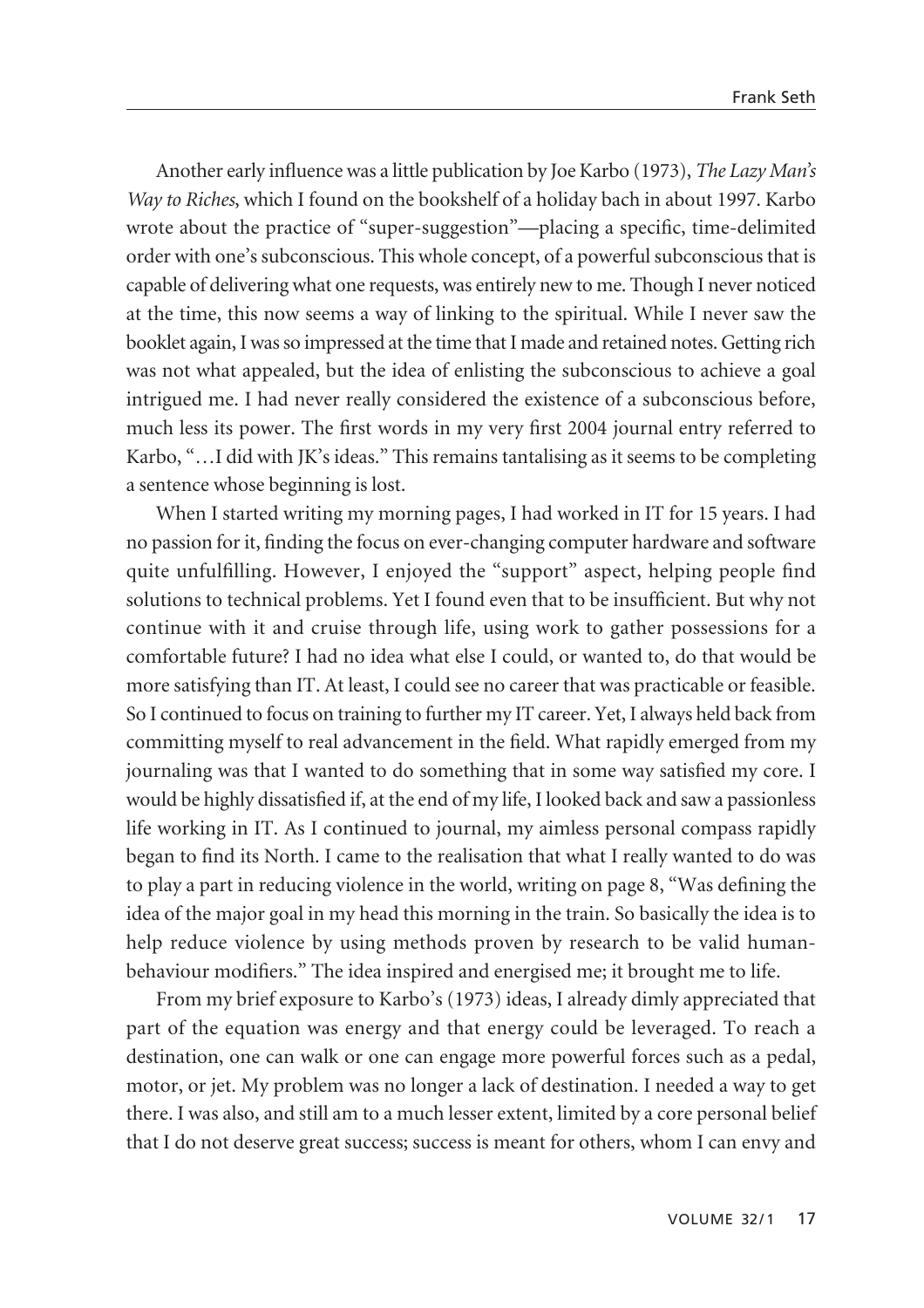judge as lucky or greedy. At least that is how my "little voice," what Cameron (1992) calls my "censor," justified it.

#### **Stem growth**

My work hours at the time were flexible enough to allow me to resurrect an uncompleted degree in computer science and convert my major to psychology. The degree took me four years, mainly part-time, to complete. During this period, I continued to journal and use self-affirmations such as "I excel at helping young people turn from violence to constructive problem solving." I suspect that the way writers use "affirmations" may be as euphemisms for "prayer." As "chance" would have it, the year I completed the degree I also saw an advertisement in the local paper calling for volunteers to train as telephone counsellors for Lifeline. I felt immediately drawn to this and leapt at the chance. I journaled, "the advert for Lifeline volunteers in the local paper has preoccupied my mind a lot since I saw it." I had previously vaguely wondered how one got into things like that. Whereas before journaling I could well have let the opportunity slide by, I now felt confident enough to grasp it.

The training involved much challenging but exhilarating self-awareness work, which revealed unresolved issues from my past, revolving around anger and grief—for example, anger at corporal punishment by my father and my teachers; grief at the death of my baby daughter over 20 years previously and that of my friend five years prior to that, not to mention the death of my mother. This personal work also encouraged me to start dismantling the protective wall I had built around my shy, vulnerable self. I remember that the wall was under construction by the time I was 10 years of age, and even today I have not fully explored what I was protecting myself from. In the group training, I felt safe enough to talk about thoughts and feelings I had previously kept strictly to myself. This simple statement belies the enormous growth spurt that my tree was undergoing.

While I still perceived it as personal growth rather than spiritual, I started to turn outward, peeling off some of the layers of chain mail that I was now becoming more aware of. I wrote, "I normally have my fortress walls raised so that I'm not exposed to anything that can hurt me." Viewing things from my present perspective, I suspect that as long as I remained introspective and inward facing I would simply have stayed blind to the spiritual possibilities. These musings only started to emerge when I began to read books in preparation for a course in Spirituality and Counselling (e.g., Yalom, 1980) that Philip Culbertson taught at the University of Auckland in 2010. My intent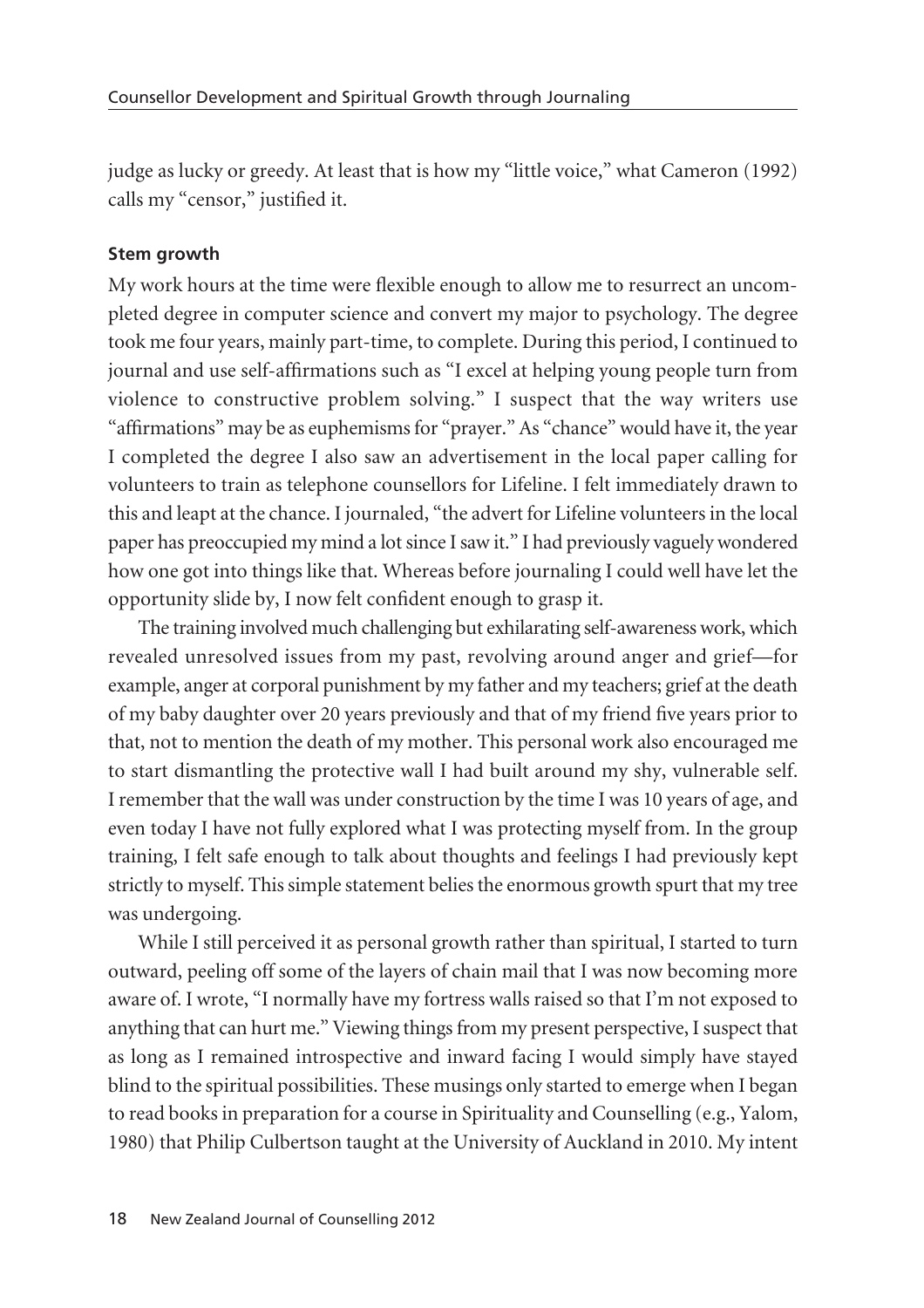in taking the paper was to become better prepared to accept my clients' spirituality and religion without judgement. It amazes me that the "client" aspect has become secondary to my own personal spiritual growth. Yet my spiritual growth has enabled me to connect more deeply with clients.

## **Untying the supporting stake**

In the second semester of 2008, I stepped out of the financial security of my IT employment to focus on completing my degree full-time. I hoped to get work in the violenceprevention field and to continue my education with part-time postgraduate study. Following the successful completion of my degree, my optimism that I would relatively easily find work in line with my antiviolence goal was doused by the reality of the Auckland job market. Additionally, none of the university's offerings in postgraduate psychology study appealed. If I think spiritually, I can easily accept that I was being steered beyond psychology. In my previous IT role at the university, I had worked with the counselling lecturers. I had felt a strong attraction to their way of being but could not work out what this meant or even what counselling meant. Again, shyness and low self-esteem prevented me making the effort to find out. However, after my Lifeline training, this was less of a mystery to me and in the end I applied only for the counselling programme. I felt and still feel welcomed, accepted, and warmed there.

Interestingly, the following text from my journal of 27 July 2006 is evidence that the profession of counselling was already attracting me, even though that decision was still in the future.

*I will become a great counsellor, therapist or whatever you call it and be good at helping people channel the energy that goes into their violence into much more positive and mentally healthy ways of achieving what they want. I believe that it is largely a matter of reprogramming them so that they use their brain to solve problems rather than automatically reaching for the old standby of violence and aggression. I will be very good at helping people learn self-respect and gain selfesteem. My own self-esteem is getting better every day.*

A powerful new branch of the tree developed recently as I listened to a popular song on the car radio that started me thinking about love—not romantic love, but love of my fellow human beings, agape, love of creation and of each individual person, Rogerian unconditional positive regard (Rogers, 1957), that allows counselling to work through me so that I do not get in the way. This seems a conscious emotion that had never been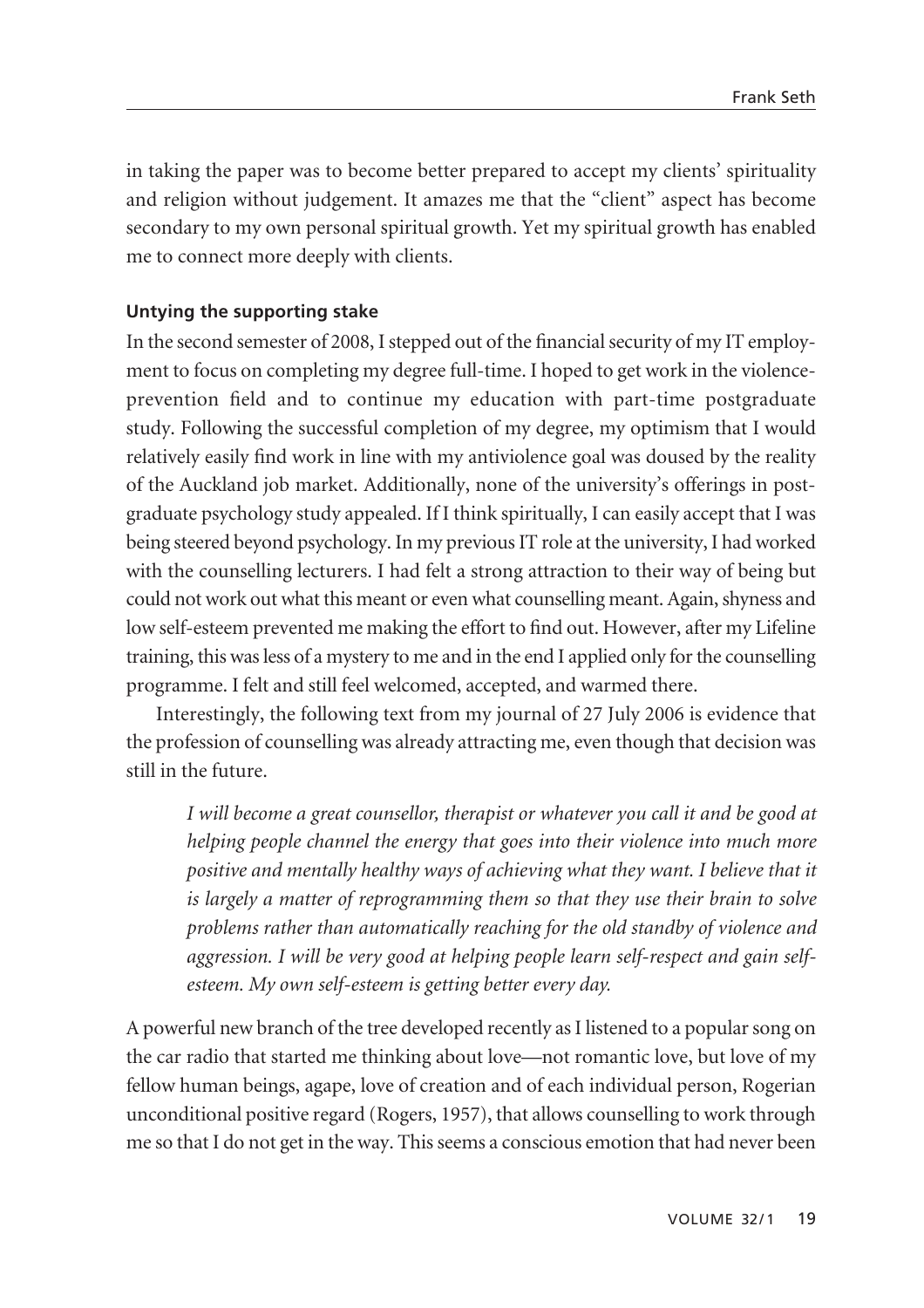so clear before. This love seems a wholly inclusive thing, yet paradoxically, exclusive. Experiencing it seems to exclude or cancel out negative emotions such as resentment, hate, anger, or blame. Being outward facing, it also seems to take the focus from oneself, precluding selfishness or even distress or unhappiness. While I was driving, thinking about love, I became aware that I did not have my usual negative feelings toward the slow traffic in front of me. This line of thought also had a biblical ring to it, so I found St Paul's words in 1 Corinthians 13:4-8b that expressed a similar idea:

*Love is patient; love is kind; love is not envious or boastful or arrogant or rude. It does not insist on its own way, it is not irritable or resentful; it does not rejoice in wrongdoing, but rejoices in the truth; it bears all things, believes all things, hopes all things, endures all things. Love never ends.* (New Interpreter's Study Bible, 2003)

There have been times during the development of the tree when I have experienced euphoric feelings like those in the previous paragraph, and these feelings have occasion ally been tempered by my little voice warning me against such dangerous behaviour. For example, in July 2010 I wrote, "I hear the little voice trying to rebuild the walls, the barrier, to protect me, telling me I'm fooling myself." These days I am more often aware of and able to discuss such feelings openly with others, something I would undoubtedly have resisted as too risky before I started journaling.

As the tree developed I began to see myself as somehow connected to the higher power, maybe a spark or extension of it. During this growth, I seemed at times to be in a cycle of constant self-learning, self-discovery, self-examination, and self-analysis, as Chang (2008) might say. Sometimes, such as during classes, seminars, discussions, reading, or assignment research, development felt rapid on many fronts, like wild spring growth. This could be followed by unexpected insights and joy suggestive of gorgeous summer flowers crowning the growing tips of previously gained knowledge. At other times, growth felt hopelessly slow and unattainable, as exciting ideas failed to be supported by evidence—buds withering and dropping in the gathering chill of autumn. There were also times, such as the long summer breaks between semesters, when the tree seemed dormant, as in a winter. In February 2006 I journaled, "still a very flat mood. Have not really felt negative, just not at all positive, confident." Then I continued with my "old" life, and yet, knowing that a spring would follow, I was never dissatisfied. But I was eager to get on with it.

As I consider this "old" life, it seems that in some sense the tree took root and grew almost separate from, or parallel to, the life I was living and continue to live. Perhaps,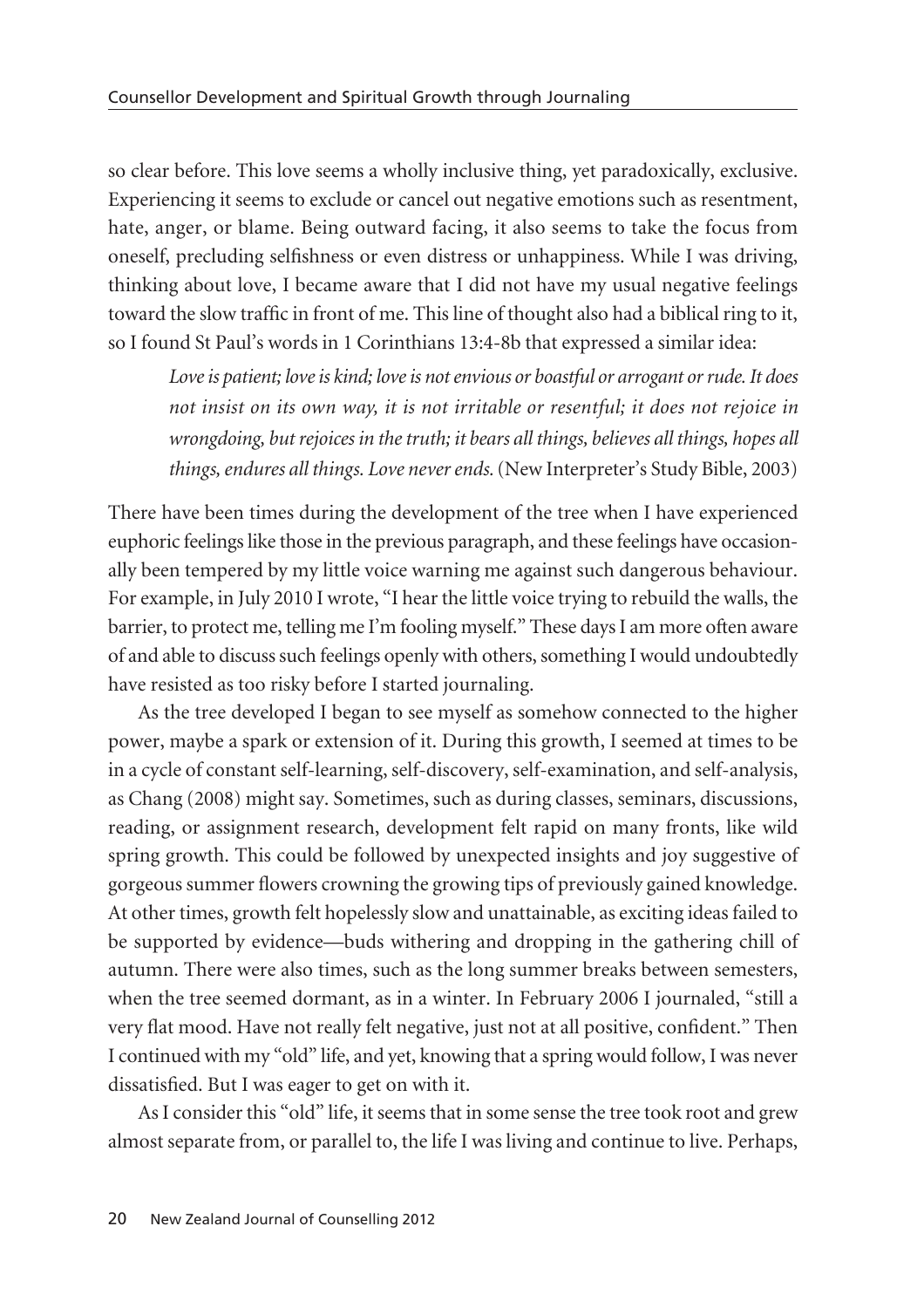like the epiphytic tree the northern rata, the new stem is imperceptibly absorbing and integrating the old life, until there may come a time when the old life will scarcely exist at all except as a frame over which the new one has grown. I have no regrets about that old life, however; it was simply an earlier stage of my development. Perhaps it is, to use a different metaphor, just the larval stage before the emergence of the butterfly. On the other hand, perhaps I deliberately keep them separate, as I notice still that I rarely discuss the deeper, spiritual aspects of my tree with people from the old life.

#### **Branches**

An unexpected new branch of increasing importance for me since I started this narra tive is that I am now actively exploring my spirituality. Prior to this, I was passively hoping that spirituality would just come to me. I am realising that everything I want I need to reach out for; I cannot depend on it coming to me. Despite my ever-alert inner critic, I believe now that, while I have the free will to ignore or even deny it, I am spiritual and will be much better for examining my spirituality, working with it. Though I may at times explore false leads, there is no reason to fear this, to fear being "sucked in," as long as I use the power of my intellect combined with my intuition to examine critically, yet with an open mind, what has come to me. I will learn from it. I have also worked in the field that my early journaling revealed to me as I counselled young people, often damaged by misguided parental actions, and am a change agent who assists them to discover their own power to control their lives. I feel an intense satisfaction and joy that I am fulfilling my purpose, that journaling is a channel to something deep within me, yet at the same time infinitely greater than me, that the seedling germinated back then is already a strong multi-branched tree with its potential for growth limited only by myself. My belief in this also continues to grow.

Another branch grew from a combination of reading Gordon's (1970) *Parent Effectiveness Training* and my computer science studies. This actually preceded my journaling by some 15 years but was also placed in my too-hard basket. The combination had suggested to me another metaphor, that children are programmed from birth by their significant caregivers. Our hardware requires software to run it. Much of our programming is determined by the ways we experience our parents behaving from the time we are born. It is coded using the graphical user interface (GUI) of life. If the software becomes defective, we will not operate optimally. When parents resort to abusive physical and emotional discipline, the children learn that those methods are appropriate ways to resolve conflicts and will also take on board that it is normal for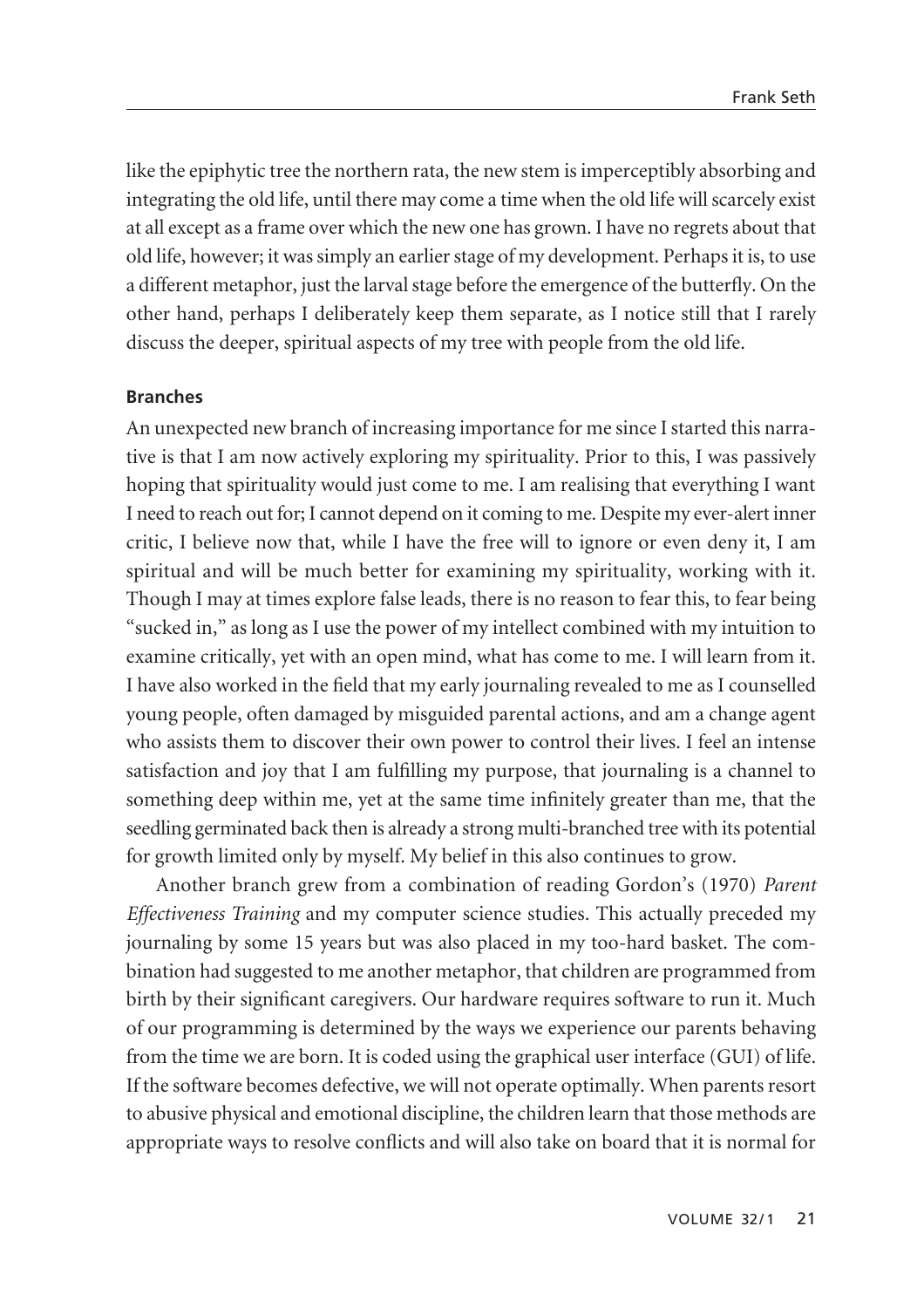those in power to use violence. The child believes the parent can do no wrong, so it must be the child who has done wrong, who is bad. The corrupt code (e.g., irrational, limiting beliefs) seems to be absorbed by the child with little or no effort. I wondered whether this could be overwritten in the same manner. If the original human program becomes corrupt, leading to aggressive behaviour, replacing the dysfunctional code with a constructive code might fix the problem. As with an infected computer (or a physical body), unless the infection is major and capable of bringing down the system, it just impairs function, leading to dysfunctional behaviour. An incorrect program might continue to run until replaced by a correct one.

I believe this metaphor provided fertile soil in which my tree was able to germinate. Once my journaling compass aimed me toward psychology, I started learning about behaviourism, and operant and classical conditioning, and I saw the parallels with computer programming. This is one of the major platforms on which cognitive behav iour therapy (CBT) (e.g., Beck, 1976) is based, and it remained my focus as I progressed toward the completion of my degree. I have come to see it also from a transcendent angle: at birth we have the program that the original equipment manufacturer (evolution, the higher power) supplies us with "out of the box." Nevertheless, if this is a "divine" program then the fact that it is so vulnerable to corruption still troubles me and remains a challenge for my current level of spiritual understanding. It seems a perilous way to be made. More recently, I am beginning to suspect that this type of "rapid programming" may be fundamentally different from "normal" gradual learning and may involve different processing or different areas of the brain. When a strong emotion, such as shock or fear, is linked to traumatic parental behaviour, a stress response is evoked that can lead to enduring effects on the brain (Glaser, 2000). Cognitive dissonance may force the insecure child to align his (or her) assessment of himself with the "truth" that his parent cannot be wrong, so he must be wrong or, even worse, bad (Festinger, 1957). Thus a limiting core belief is programmed.

Later, I was exposed to Jung's collective unconscious and Rogers' unconditional positive regard (UPR), and these resonated with me much more than CBT. This remains another incompletely resolved dilemma for me, as CBT is based on logical, observable behaviour while Jung's ideas and Rogers' focus on UPR and the therapeutic relationship can definitely be construed as spiritual. CBT is widely accepted and seems to work, but leaves me fairly cold, while the theories of Jung and Rogers excite me. I have recently started delving into Jung's (1963) works but base much of my current practice on Rogerian counselling. Other methods that seem also to work at a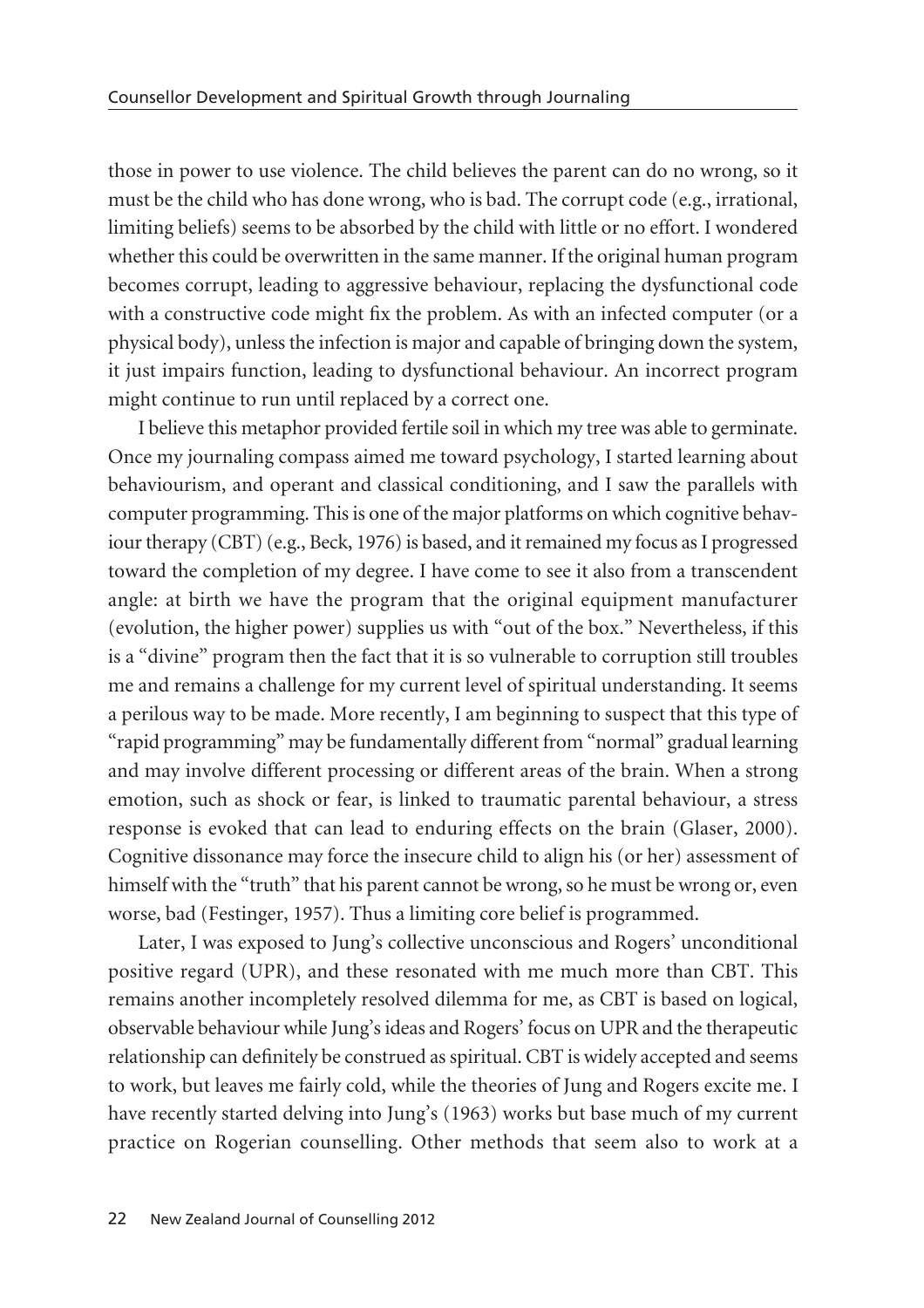subconscious, if not spiritual, level and attract me as being capable of rapidly replacing defective code are hypnosis, neurolinguistic programming (NLP) and energy psychology. In some ways, they seem on the fringes of "scientifically" accepted therapies. But then, how does science explain the placebo effect? Belief, or faith, plays a crucial role here, tapping into forces I know little about but am starting to explore.

Even though no "scientific" evidence of spirituality seems ever to have manifested itself to me, perhaps because of my own lack of faith and my little critic, I strive to remain open to it and proceed as if it were fact, albeit with caution. In some ways, just being aware of the wonder of the amazing beauty surrounding me comes close to being convincing proof for me. Another unscientific strategy I use is to deliberately see the world as the result of random evolutionary happenstance. Somehow this casts a pall over everything and I struggle to find meaning. Conversely, when I proceed as if a guiding force *does* exist, I experience a sense of excitement that brightens and colours my existence. I know which perspective I prefer.

Knowing how healing this experience can be, I often work to get clients to experience it for themselves. For over two years now, I have enjoyed the experience and challenge of counselling young people. I have no doubt that such work, or something better, will figure strongly in my future. That this has come to pass suggests to me that thought is powerful indeed, perhaps pure creative energy. I suspect that this energy comes either from a higher power external to me, or from deep within me, which suggests that I am part of or linked to the higher power. Journaling allowed the thought to surface from the deep.

## **Conclusion**

This "archaeological" narrative has explored the ways in which journaling has played a crucial role in changing my life from one that held little meaning several years ago to its current state where I am passionate and excited about what I am doing and aiming to achieve. It has considered the influences, both earlier and more recent, that have played a part in bringing about this change, and how the process, which I have called my life-tree, has gradually come to be entwined with a sense of spirituality that remained concealed from my consciousness for many years. In the form of a spiritual autoethnography, the discussion has attempted to analyse and interpret both the journaling and the events and influences that preceded and have resulted from it. Whenever I consider my new tree, I feel excitement and anticipation. I suspect that it would be very different had Cameron's (1992) book not been placed in my path so